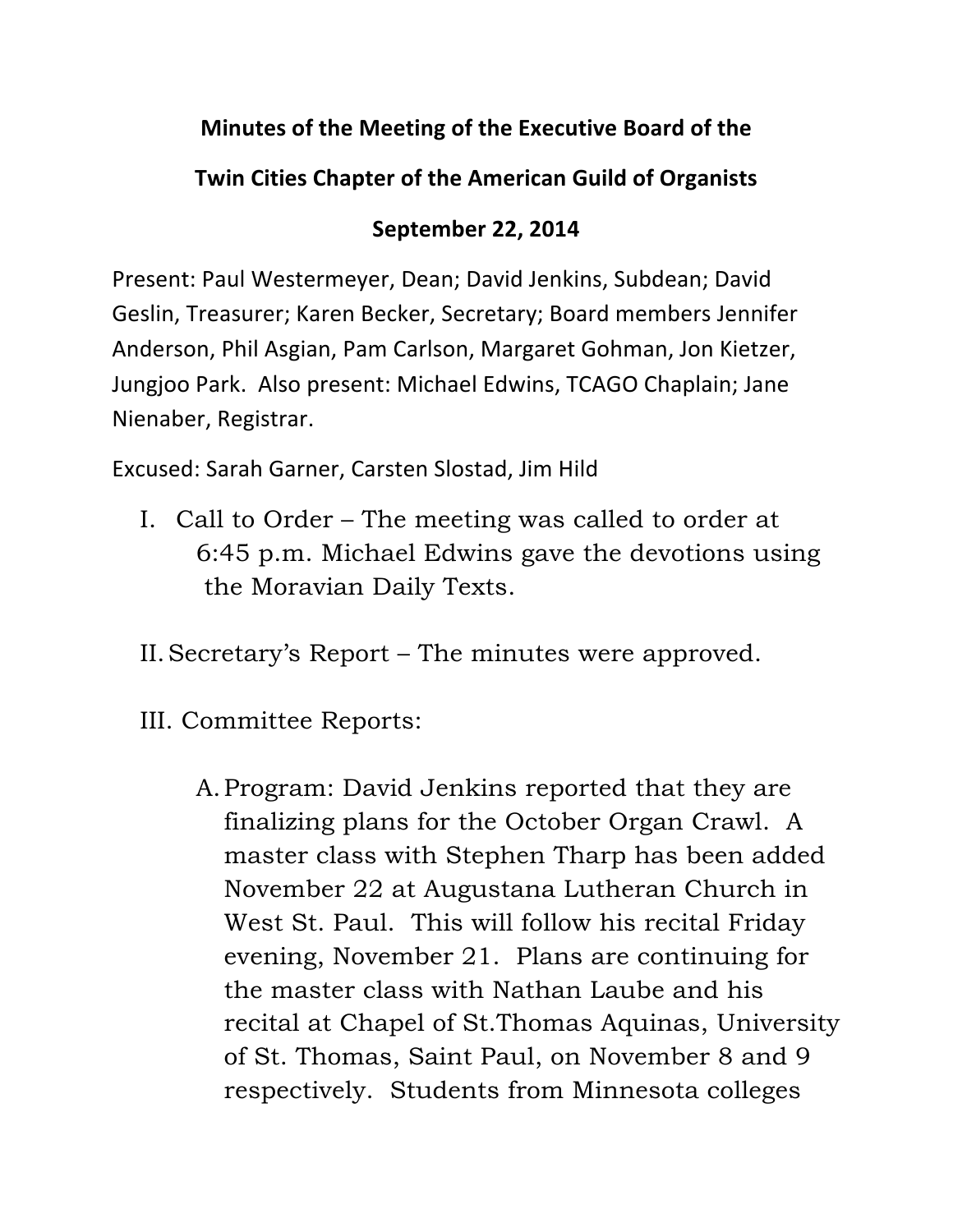and universities will perform at the master classes, and AGO members are encouraged to attend.

David Jenkins will send note of thanks to the St. Olaf participants, including the director, James Bobb. All agreed evensong was spectacular. Junjoo Park suggested we continue with the tradition of opening the year's program with a worship service and seek participation with other college choirs. There was agreement towards building the AGO-church-college relationship. There was also a suggestion to consider a student rate for dinner.

B.Registrar report: There are 304 active members, 48 lapsed members, and 18 new members. They will be starting the process to print the new directory. Paul Lohman has advertisers lined up, and they hope entire process will be complete by the end of October.

It was agreed that for now, we will continue to use Wild Apricot for our data base, and Jane is willing to send paper reports to the national AGO.

# C.Publicity: They will establish a chapter e-mail using Wild Apricot for e-mail blasts.

III. Old Business – The committee for the AGO and Luther Seminary relationship reported they met with the president of the seminary, and she is in favor of